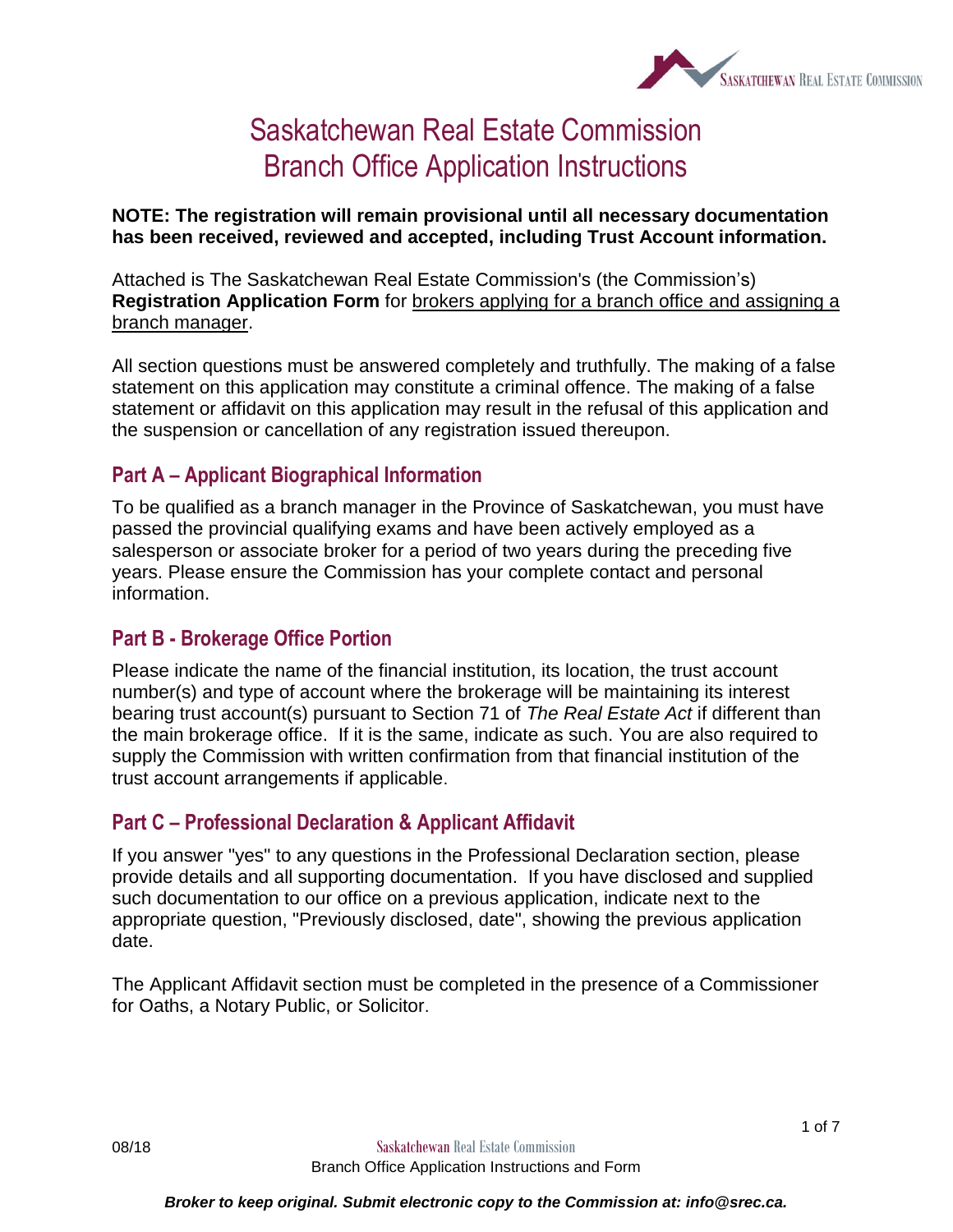

*Please review the document, "SREC Registration Fee Schedule" for complete details of the fees involved for new and re-instatement applications.*

| <b>Simple Fee Schedule</b> |  |  |
|----------------------------|--|--|
|----------------------------|--|--|

A new applicant who has never been registered to trade in real estate who applies for initial registration **between July 1st and March 31st** each registration year: **TOTAL** \$640.00

A new applicant who has never been registered to trade in real estate who applies for initial registration **between April 1st and June 30th** each registration year:

**TOTAL \$300.00** 

An individual who is submitting his/her application to change status to branch manager:

**TOTAL \$100.00**

**The Commission's fiscal year is July 1st to June 30th .**

*NOTE: The full appropriate fee must accompany the completed application for registration.*

If you have any questions about the registration process, please contact the Saskatchewan Real Estate Commission at (306) 374-5233, ext .1, or call toll-free at 1-877-700-5233. You may also email the Commission at [info@srec.ca.](mailto:info@srec.ca)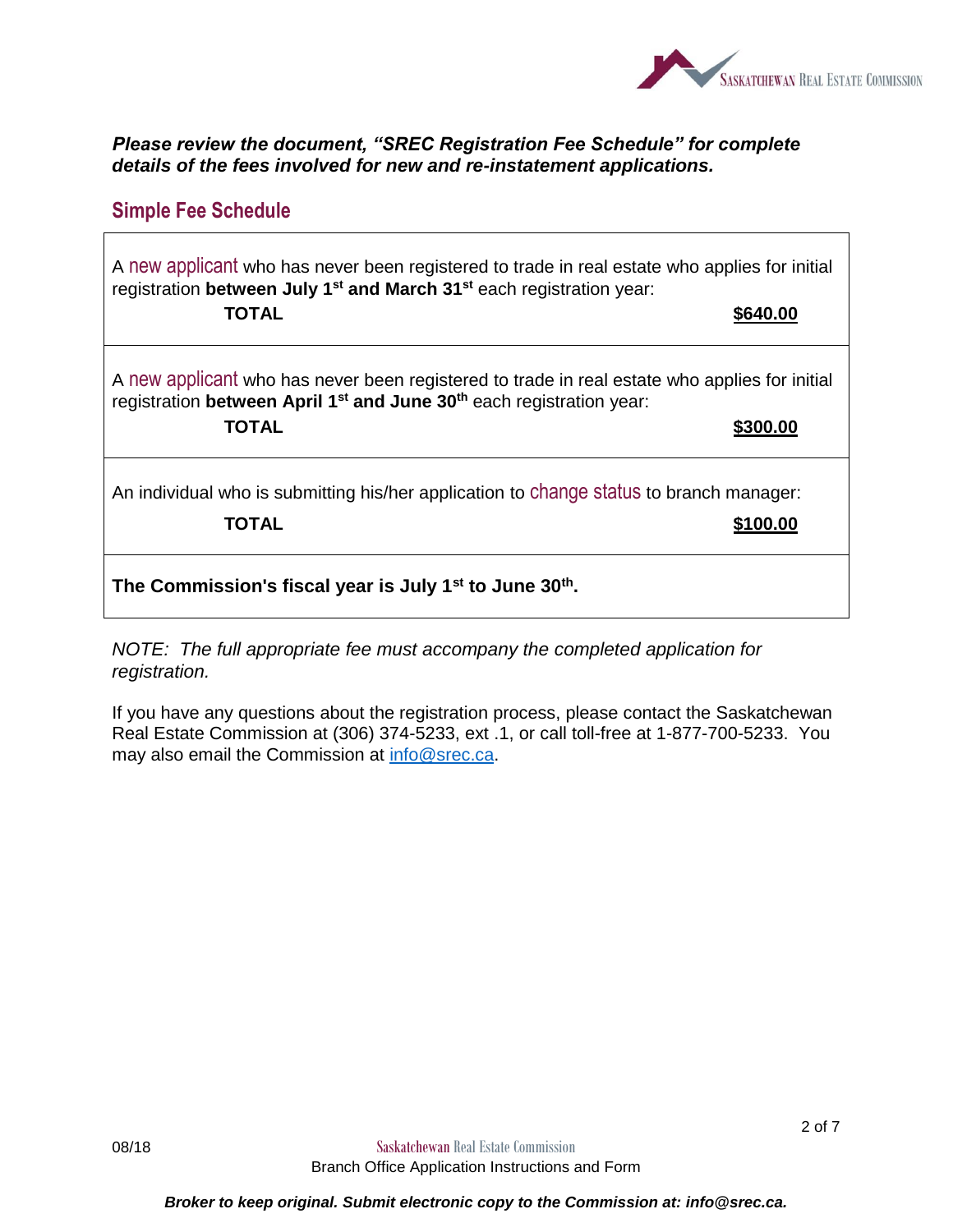

### Part A - Applicant Biographical Information (Please Print Clearly)

Applicant SREC ID number:

ex: RW-1234567

Legal name in full (*no initials*)

Last, first and middle name(s)

\_\_\_\_\_\_\_\_\_\_\_\_\_\_\_\_\_\_\_\_\_\_\_\_\_\_\_\_\_\_\_\_\_\_\_\_\_\_\_\_\_\_\_\_\_\_\_\_\_\_\_\_\_\_\_\_\_\_\_\_\_\_\_\_\_\_\_\_\_\_

\_\_\_\_\_\_\_\_\_\_\_\_\_\_\_\_\_\_\_\_\_\_\_\_\_\_\_\_\_\_\_\_\_\_\_\_\_\_\_\_\_\_\_\_\_\_\_\_\_\_\_\_\_\_\_\_\_\_\_\_\_\_\_\_\_\_\_\_\_\_

\_\_\_\_\_\_\_\_\_\_\_\_\_\_\_\_\_\_\_\_\_\_\_\_\_\_\_\_\_\_\_\_\_\_\_\_\_\_\_\_\_\_\_\_\_\_\_\_\_\_\_\_\_\_\_\_\_\_\_\_\_\_\_\_\_\_\_\_\_\_

\_\_\_\_\_\_\_\_\_\_\_\_\_\_\_\_\_\_\_\_\_\_\_\_\_\_\_\_\_\_\_\_\_\_\_\_\_\_\_\_\_\_\_\_\_\_\_\_\_\_\_\_\_\_\_\_\_\_\_\_\_\_\_\_

Civic address (including RR#, PO box, street address, city and postal code):

Telephone: (supply at least one number)

| Residential: |                  |
|--------------|------------------|
|              | $(123)$ 456-7890 |
| Cell:        |                  |

Email address:

*The Commission provides regular communication to members via email. The email listed here should be the one you prefer us to use. Please note that some information is provided by email only such as password and user ID retrieval.*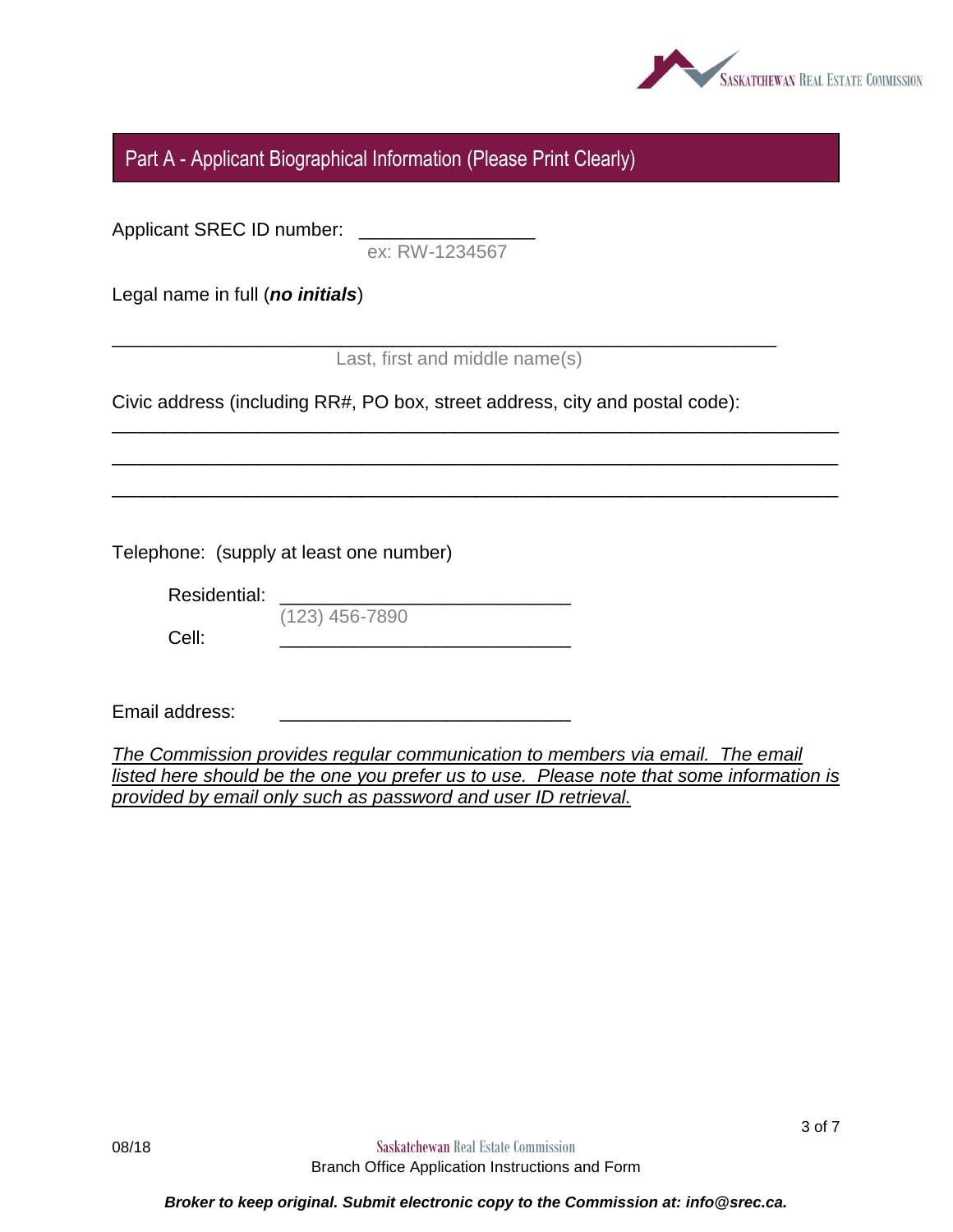

| Part B - Brokerage Office Section                                                 |  |  |  |  |  |
|-----------------------------------------------------------------------------------|--|--|--|--|--|
| This is a new branch office:                                                      |  |  |  |  |  |
| <b>YES</b>                                                                        |  |  |  |  |  |
| <b>NO</b>                                                                         |  |  |  |  |  |
| This is an <i>amendment to an existing branch office</i> :                        |  |  |  |  |  |
| <b>YES</b>                                                                        |  |  |  |  |  |
| <b>NO</b>                                                                         |  |  |  |  |  |
| New office address (including RR#, PO box, street address, city and postal code): |  |  |  |  |  |
|                                                                                   |  |  |  |  |  |
|                                                                                   |  |  |  |  |  |
| Telephone: ______________________________                                         |  |  |  |  |  |
| Administrative Contact: (name/email)                                              |  |  |  |  |  |
|                                                                                   |  |  |  |  |  |
|                                                                                   |  |  |  |  |  |
| Effective date branch office is to open:                                          |  |  |  |  |  |
| MM/DD/YYY                                                                         |  |  |  |  |  |
|                                                                                   |  |  |  |  |  |

Broker's Signature **Sample of Branch Manager's Signature** School Sample of Branch Manager's Signature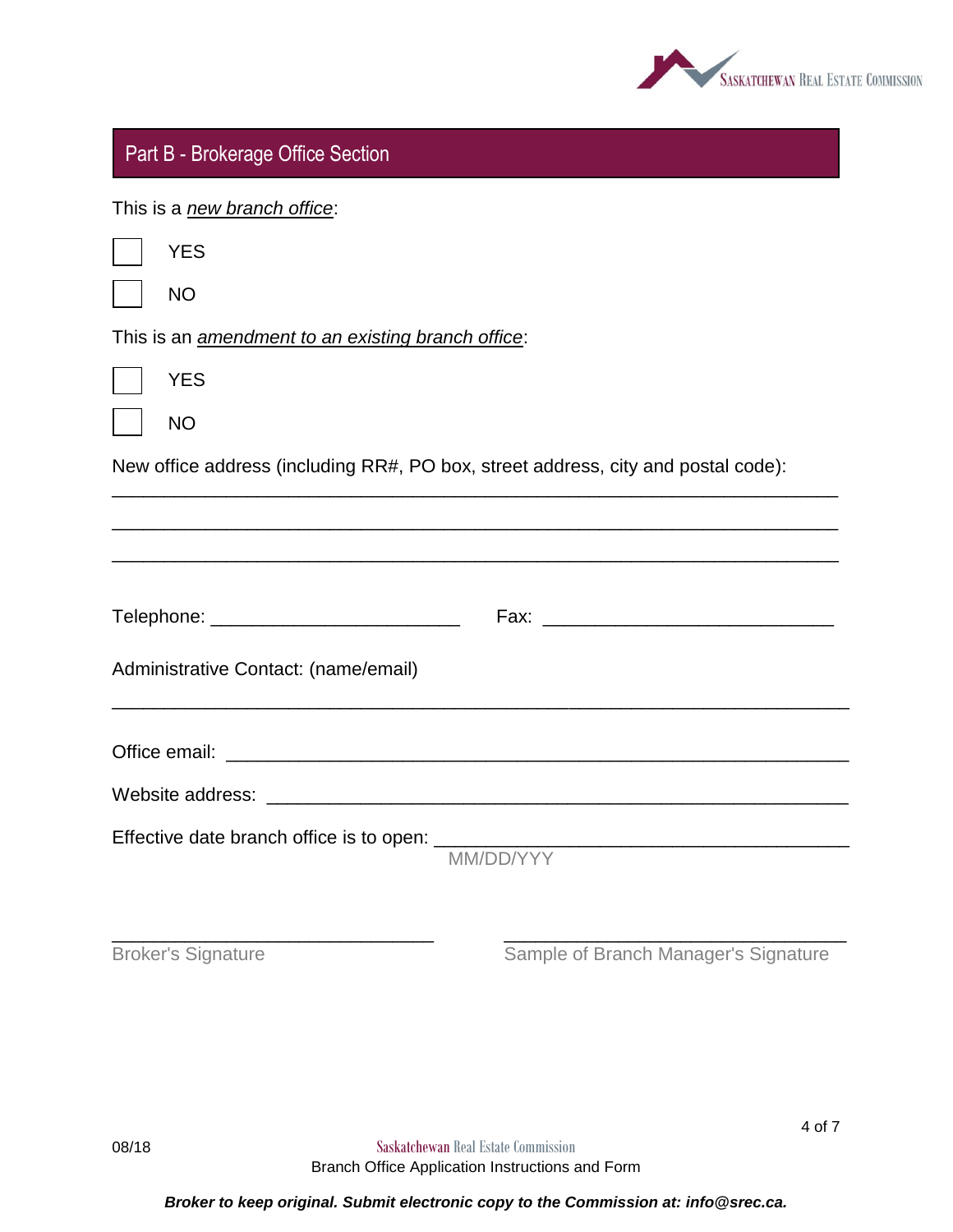

## Part C – Professional Declaration & Applicant Affidavit

If you answer YES to any of the following, please attach a separate sheet with an explanation and supporting documentation. A positive response to any of these questions will not automatically disqualify an applicant from registration. YES NO

| 1. Are you now, or have you ever been registered or licensed in<br>any capacity in any other Province, State or Country to trade in<br>real estate?                                                                                                          |  |
|--------------------------------------------------------------------------------------------------------------------------------------------------------------------------------------------------------------------------------------------------------------|--|
| 2. Have you surrendered or cancelled your license, certificate of<br>registration, in lieu of disciplinary proceedings by the issuing<br>authority in Saskatchewan or any other jurisdiction?                                                                |  |
| 3. To your knowledge, have any unresolved or pending complaints<br>ever been filed against you with any other jurisdiction?                                                                                                                                  |  |
| 4. Have you or has any business you owned or participated in as a<br>Director or Officer been refused a registration, denied<br>authorization in any capacity or had any registration, license or<br>authorization suspended or revoked in any jurisdiction? |  |
| 5. Have you or has any business you owned or participated in as a<br>Director or Officer had any judgements rendered against you<br>arising out of a trade in real estate or in relation to fraud, theft,<br>deceit, misrepresentation, or breach of trust?  |  |
| 6. Have you or has any business you owned or participated in as a<br>Director or Officer been in bankruptcy or the subject of any<br>bankruptcy proceedings or a compromise with creditors?                                                                  |  |
| 7. Have you been found in violation of any Act, regulations or<br>bylaws that required a license or registration?                                                                                                                                            |  |
| 8. Has a regulatory body made payment on your behalf from a<br>recovery or assurance fund, or has a bond company denied,<br>paid out or revoked a bond for you?                                                                                              |  |
| 9. Have you been convicted of any offence under any law of any<br>Province, State or Country (excepting minor traffic violations)? If<br>you have obtained a formal pardon for any such conviction it is<br>not necessary to disclose.                       |  |

*Continued on next page*

*Broker to keep original. Submit electronic copy to the Commission at: info@srec.ca.*